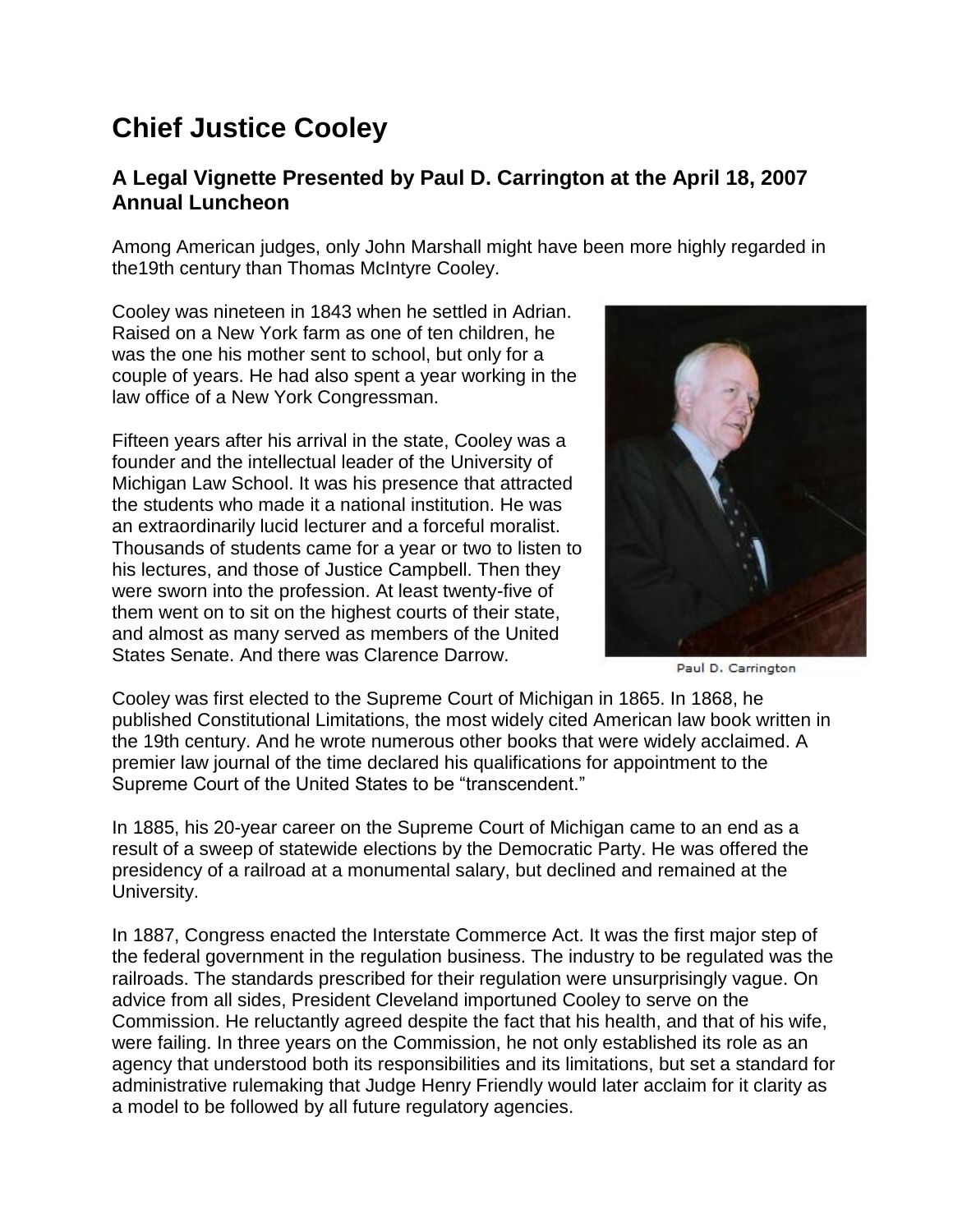Why was Thomas Cooley not appointed to the Supreme Court of the United States by his fellow Republican Presidents: Grant, Hayes, Garfield, or Arthur, who together appointed nine Justices while Cooley was in his prime? One reason may have been that Cooley was not known for his partisan loyalty. He became a Republican because he was strongly opposed to slavery, but he was never in tune with his party's capture in the gilded age by the interests of big business.

His independence from partisanship was marked by one of the first opinions he wrote for the Supreme Court of Michigan. The decision cost several of his fellow Republicans the offices that they thought they had won in the election of 1864. Specifically, Cooley led the court in holding that the provision of the state constitution limiting the right to vote to residents of the state invalidated the law enacted by the legislature to enable Union soldiers to vote by mail. Regretfully, he explained that to depart from the plain meaning of the words of the constitution "would loosen the anchor of our safety." His decision won the admiration of citizens of diverse politics as a signal of their court's integrity.

Compare this decision with that of the Supreme Court of the United States in the notorious case of Bush v. Gore. The Founding Fathers plainly intended to keep their Supreme Court out of election disputes and they assigned the duty of judging the qualifications of the state's electors to the House of Representatives, thereby eliminating any need for the Court to engage in the selection of the President who chooses them and their colleagues. But the Court disregarded the plain text of the Constitution to vote for Bush by overruling the Florida Supreme Court. The five Justices voting to award Bush the presidency were easily recognized as persons who preferred Bush to Gore as the President more likely to appoint new Justices who would vote with them, while the dissenters were equally recognizable as persons who preferred Gore to Bush for the same self-serving reason. It seems clear that if Cooley had been on the Court in 2000 he would have refused to consider the case and would have left it to be resolved in the manner prescribed by the Constitution.

Chief Justice Cooley wrote only one opinion of the court that excited nationwide attention. That case involved the town of Salem that had pledged its credit to aid construction of the Detroit & Howell Railroad in consideration of a promise by the railroad to provide service to the town. The railroad was constructed in reliance upon Salem's pledge and other such pledges. Many towns in Michigan, indeed thousands in the United States, had made such pledges under the duress of being told that a failure to do so would result in a denial of rail service and the almost certain atrophy of their local economies. In 1864, the Michigan legislature, at the insistence of the railroads and after a sustained dispute signaling widespread popular opposition, had authorized municipalities such as Salem to levy taxes to aid railroads. And this Salem had promised to do.

In 1870, the railroad sued the town to compel it to honor that promise by issuing the necessary bonds that would be retired from the town's future tax revenues. Cooley's court denied relief, holding the 1864 legislation unconstitutional on the ground that any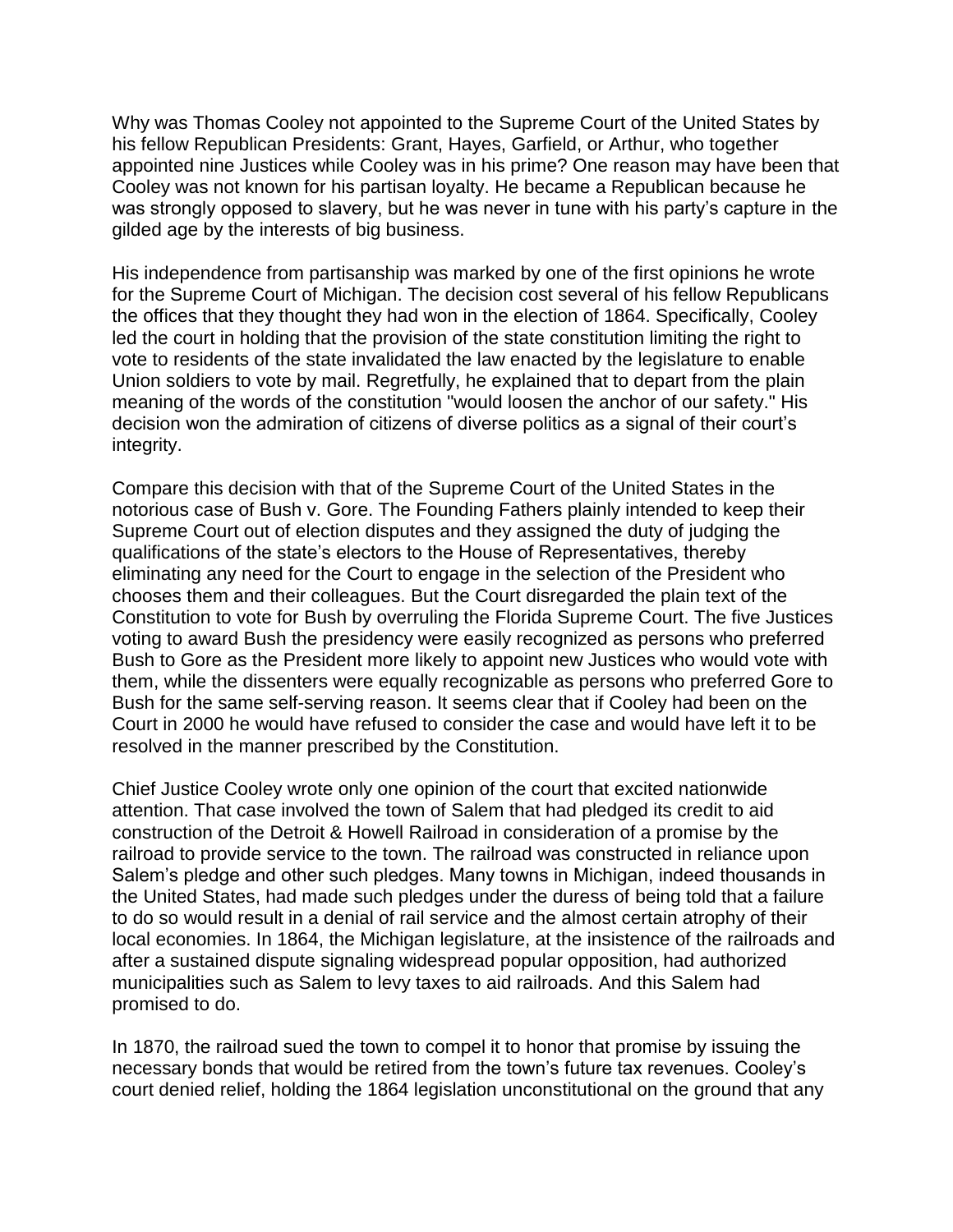payment of interest or principal on such bonds would entail the use of public revenue for a private purpose; and since Salem was unable to pay interest or principal with funds obtained from any other source, it would be fraudulent to issue the bonds. Cooley explained that:

*[T]he discrimination between different classes or occupations, and the favoring of one at the expense of the rest, whether that one be farming, or banking, or merchandising, or milling, or printing, or railroading is not legitimate legislation, and is a violation of that equality of right which is a maxim of state government..[W]hen the state once enters upon the business of subsidies, we shall not fail to discover that the strong and the powerful interests are those most likely to control the legislation, and that the weaker will be taxed to enhance the profits of the stronger.*

This decision was said to be "the big news of 1870." It horrified those in the railroad and investments industries. And it was not followed in other states. But it was enormously popular with the people of Michigan who felt that they had been coerced into paying taxes to build railroad tracks that often proved to be uneconomic. Indeed, we are told that every member of the court was immediately regarded as a suitable candidate for higher office.

Cooley's opinion distinguished the use of the power of eminent domain to enable the construction of railroads. The railroad was presumed to have paid full value for the easements imposed on private land for the laying of tracks and operation of trains. Obviously, there are at the present time many state and federal programs that violate Cooley's principle forbidding subsidies to private business enacted in the belief that the subvention will trickle down to enrich many citizens other than the direct beneficiaries.

But Cooley had a point worthy of respect. And his court's position is reflected in the popular reaction to the 2005 decision of the U.S. Supreme Court in Kelo v. City of New London. The Court there held that there was no violation of the federal Constitutuion if the city employed its power of eminent domain to facilitate a private developer's plan for a commercial and residential facility. A railroad or a pipeline that is regulated as a public utility and serves the general public is distinguished in many minds from a deluxe shopping center that will serve only the privileged members of the community and requires the desolation of homes of citizens unwilling to sell. Cooley's court might well have held that a use of the power of eminent domain in that case was unconstitutional. At least, his opinion in the Salem railroad case might be seen to point in that direction.

In 1893, Thomas Cooley was elected President of the American Bar Association. In his presidential address, his last published utterance, he expressed concern over the incendiary relationship between capital and labor. He expressed the hope that law might provide an alternative to the economic predation, chaos and violence that he deplored, and called on the profession to take responsibility for fulfilling that hope.

Given the enormous respect commanded by Cooley in his lifetime, we may question why his reputation declined in the 20th century. The explanation lies in the fact that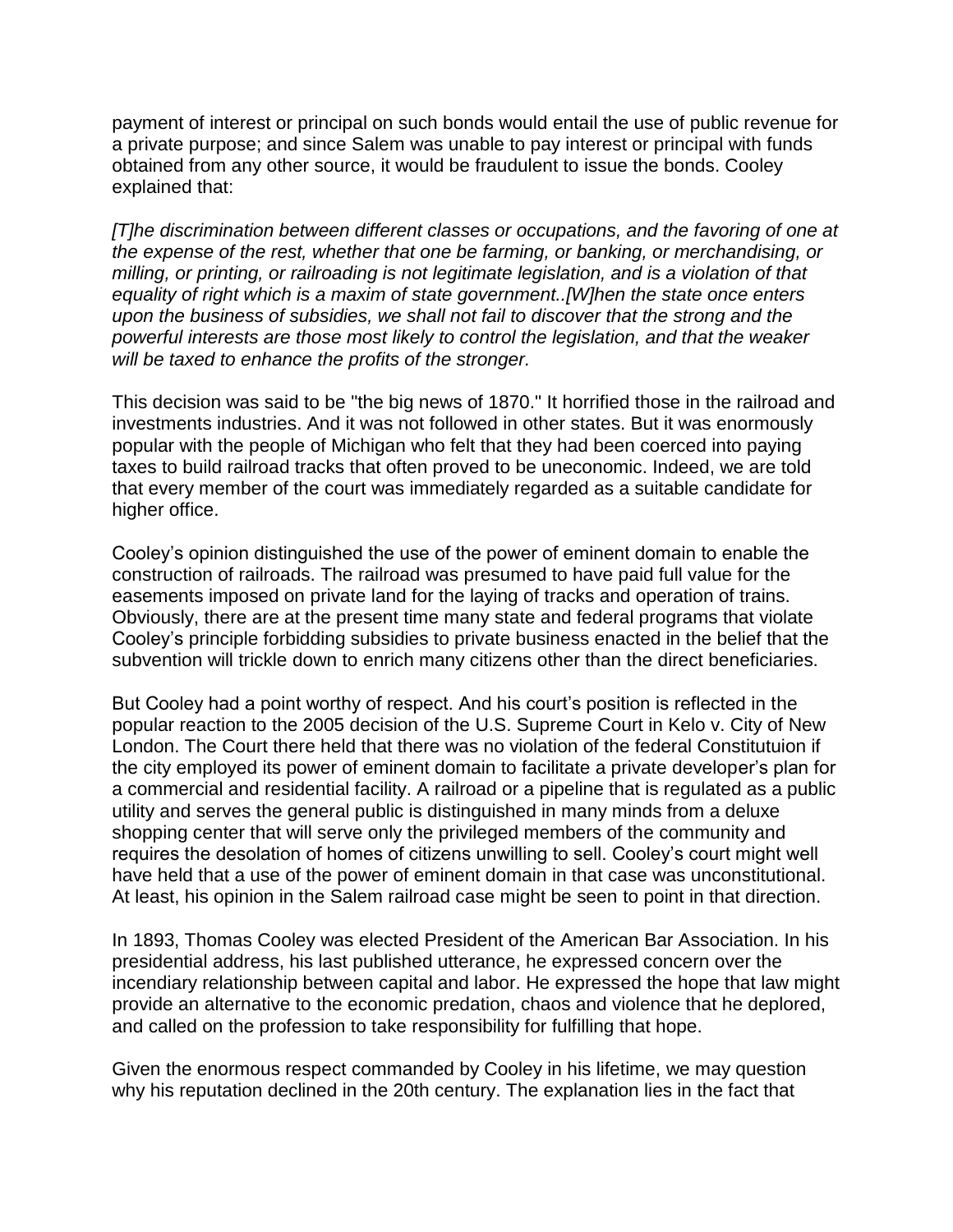Cooley was a lifelong, barnburning Jacksonian who from his high office maintained equal respect for the rights of all his fellow citizens.

The issue he presented for his successors in the 20th century was fully revealed in remarks he presented in Cambridge, Massachusetts in 1886. Among the events celebrating the 250th anniversary of Harvard University was an award of an honorary doctorate to Cooley. Of all the persons so recognized by Harvard in the last 372 years, Cooley was, save for President Lincoln, almost surely the person with the most modest formal education. He took the occasion of his receipt of the degree to say that:

*We fail to appreciate the dignity of our profession if we look for it either in profundity of learning or in forensic triumphs. Its reason for being must be found in the effective aid it renders to justice and in the sense that it gives public security through its steady support of public order. These are commonplaces, but the strength of law lies in its commonplace character, and it becomes feeble and untrustworthy when it expresses something different from the common thoughts of men.*

These words did not sit well with his hosts, President Eliot and Dean Langdell, who shared the aspiration of many others of their time to make measurements of formal education the standard by which we judge our fellow citizens. The idea of human capitalism was then beginning to emerge and his hosts represented those who would make the investments required to elevate their status and maximize their returns.

Another person present on that occasion was the future Justice Holmes. Sixteen years later, a decade after Cooley had passed on, at a similar event at Northwestern University, Holmes clearly replied to Cooley when he characterized law as "a field for the lightning of genius." And when he affirmed that from it may "fly sparks that shall free in some genius his explosive message," Cooley would surely have risen from his seat in protest.

I think it fair to say that we have not yet encountered a legal genius. Instead, we have developed an environment in which high academic and intellectual attainments are deemed to be indispensable qualifications for high judicial office. Knowledge of the common thoughts of men is no longer expected. Consider that Harriet Miers was dismissed as a nominee notwithstanding the very wide range of her political experience and the respect she had won in diverse professional roles, and notwithstanding the fact that the other Justices sitting on the Court are all lacking in the sort of personal and professional experience from which a knowledge of the common thoughts of men migh be acquired.

We have freed our Supreme Court Justices to decide only those few cases that seem to them to present issues of sufficient public importance to interest them. We have situated them in a building elegantly designed to foster in them and in their observers an exaggerated sense of their competence and authority. And we have surrounded them with an enormous million-member profession that treats them as rock stars. Our profession often derives its sense of self-worth from the romantic vision expressed by